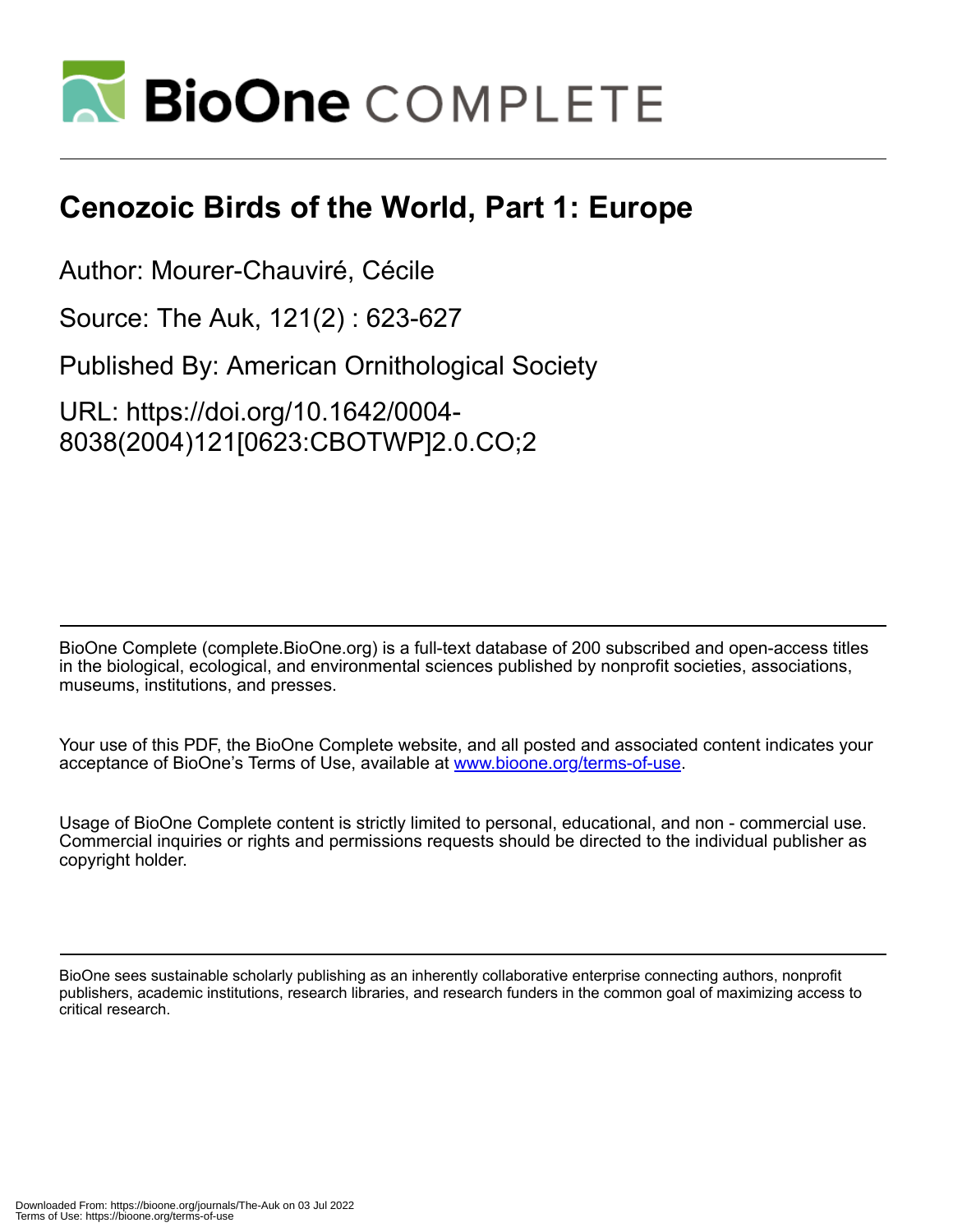# *Reviews*



# Edited by R. Todd Engstrom

*The following critiques express the opinions of the individual evaluators regarding the strengths, weaknesses, and value of the books they review. As such, the appraisals are subjective assessments*  and do not necessarily reflect the opinions of the editors or any official policy of the American *Ornithologists' Union.*

*The Auk* 121(2):619–622, 2004

**Threatened Birds of Asia: The BirdLife International Red Data Book**.—Nigel J. Collar, Editor-in-Chief. 2001. BirdLife International, Cambridge, United Kingdom. xxx + 3,038 pp., 1 appendix, many unnumbered figures, and maps. ISBN 0-946888-44-2. Cloth, \$102.00.—In two massive volumes, *Threatened Birds of Asia* is full of well-organized and well-referenced data on the rarest birds of Asia, including Pakistan through eastern Indonesia (except Irian Jaya) to northernmost Russia. Such a work has long been needed for Asia, with its extravagantly diverse but imperiled avifauna. The book's plan and presentation should maximize its use for many purposes, because every effort has been made to ensure traceability of records, completeness of coverage, and transparency of conclusions, while an evident lack of restrictions on space has allowed for an explicitness and thoroughness rarely seen.

The outcome of several years of planning and implementation, the book has involved the collective efforts of hundreds of people from many countries, primarily in the United Kingdom and in Asia (more than 1,000 people are thanked in the Acknowledgments). To glance randomly among the main species accounts gives an inkling of the scope of coordination, compilation, and analysis necessary for this huge undertaking. The result—a monolithic work full of comprehensive accounts targeted specifically toward conservation but relevant in many other ways—is even more than one might have hoped for, because it incorporates several major advances over its predecessors for Africa and the Americas. Those advances include a more comprehensive survey of the specimen evidence, incorporation of unpublished specimen label data, and maps with each point linked to data presented in the text. This is despite the fact that the avifauna of Asia is in many ways more "difficult" than that of Africa and the Americas, given the biogeographic complexity of the region (in particular, the archipelagoes of Indonesia and the Philippines), the lack of modern ornithological coverage of many areas, and the vastly greater linguistic demands of working with ornithological literature in (for example) Chinese, Japanese, and Russian.

An informative introduction explains the data-gathering process, sources of data used (literature, museum specimens, and personal testimony), modes of referencing, organization of the text, and so on. Regional problems of inconsistent taxonomic treatment at the species level are discussed—a particularly relevant issue, given that BirdLife International has chosen the species as the basic unit for conservation. Even strongly marked taxa long deemed subspecies by standard global lists do not receive treatment in this book; that is a lost opportunity to publicize the need for their conservation, but in a book like this, it is not feasible to evaluate the status and levels of differentiation of such taxa and attempt their conservation. The introduction continues with a section covering IUCN (International Union for Conservation of Nature and Natural Resources) Red List categories and criteria, and closes with a simplified analysis and overview section that will be especially useful for the nonspecialist, and a list of Asian species falling in the Critical and Endangered categories.

The maps are among the most useful features of the book. Their production clearly involved an immense amount of work, for each mapped locality is numbered and referenced in the text in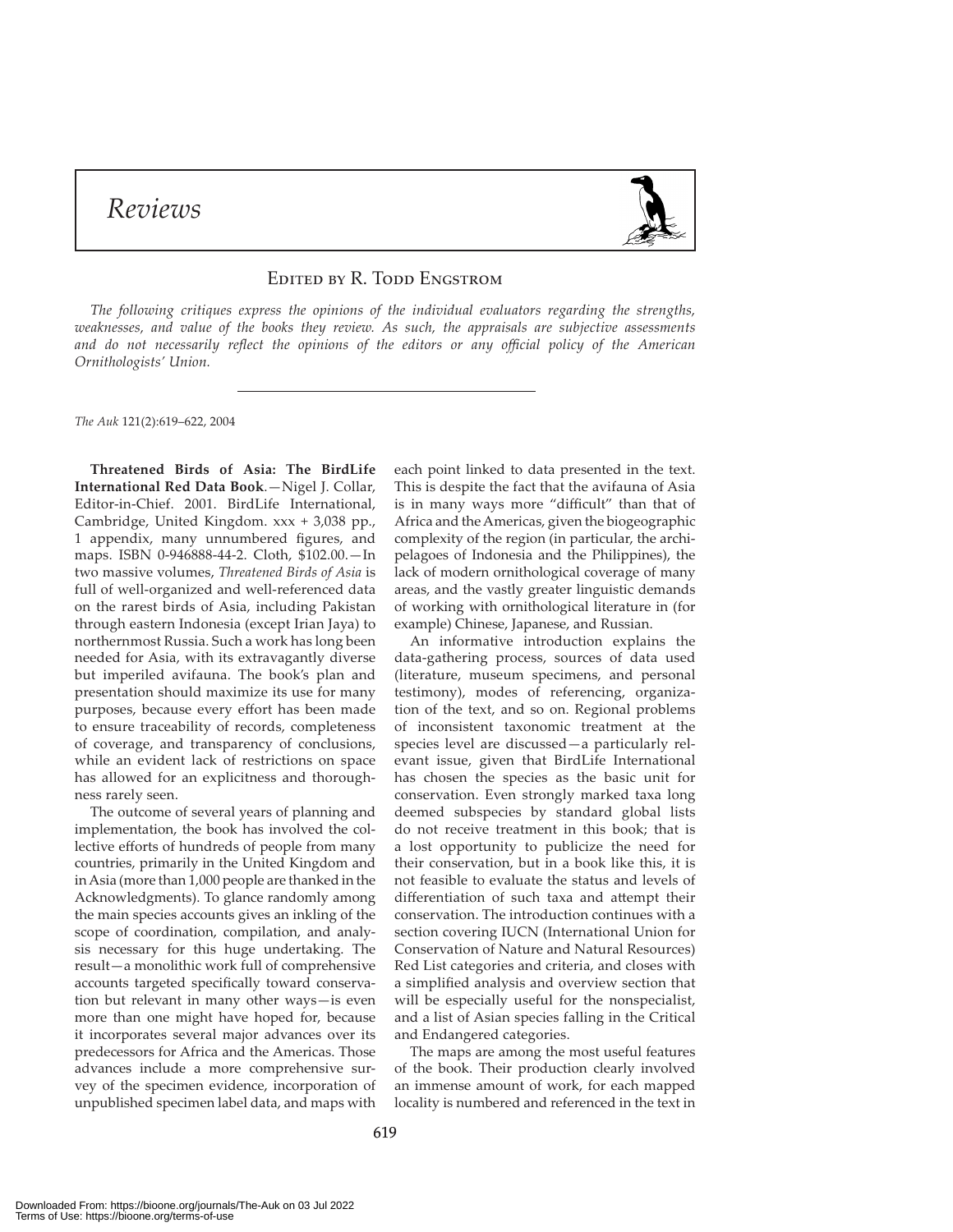a way that allows the reader to easily determine the source of the record. To accomplish that for a single species is difficult and tedious enough; its achievement here, for nearly all the species covered, is monumental. The book's mode of mapping is probably the best possible at this scale, but a few caveats for using the maps may be in order. As is pointed out in the introduction, the maps can give a false impression of how widespread—and therefore secure—some species are. That is especially true in the case of migratory birds, and in cases where the evidence behind mapped reports may be doubted—such as historical records of the Oriental Stork (*Ciconia boyciana*), Hooded Crane (*Grus monacha*), and Green Peafowl (*Pavo muticus*) in India. The mapped points are distinguished by shading as "historical" (pre-1950), "fairly recent" (1950–1979), and "recent" (1980 on) records, but there is no indication of the seasonality or type of record. For migratory species, perhaps a color map or one broken down by month or season could have shown the important facet of seasonality, and thus better represented the species' conservation requirements. Also, the reader cannot determine from the maps whether a given point represents a single (perhaps uncertain) record or many well-documented records year-round; nor do the maps discriminate between specimen records and sight records, though the text does.

The period categories differ in the potential problems inherent to them. The vast majority of specimen records fall into the "historical" category. Unfortunately, those records mix published reports, often of the specimens themselves, and unsupported claims in the literature. Most of the identifications in the specimen records have not been verified, which could be a problem where museum database printouts were used, especially if taxonomic shifts have occurred or the species is one of a pair or group of similar species. In the "fairly recent" period, few specimens were collected for most regions covered and few field guides were available; thus, sight records might be expected to be of lower quality than very recent ones. In the "recent" category, which might reasonably be assumed to represent a species' current range more closely than the previous categories, few vouchers have been collected, and observer effort has likely been concentrated in easily accessible, safe areas, such as national parks and sites featured in bird-finding guides. Fortunately, future researchers can perform

analyses on a case-by-case basis (e.g. map only unassailable records), because every point locality is easily traceable.

Each species account begins with a statement about the species' threat status and a summary of contributing factors. For the betterknown species, the accounts consist largely of a country-by-country (and for the larger countries, province-by-province) listing of records, providing date, source, and associated comments as needed for every record. Although this requires an immense amount of space and is not riveting reading, it is exactly the type of presentation that will allow future workers to reinterpret each record as needed, and to evaluate the importance of new records. Such detailed presentation of records places a far greater burden on the compilers, but it is only because of this that one can note and correct shortcomings. A few that I noticed include 12 fairly recent overlooked specimens of Gray-sided Thrush (*Turdus feae*; 11 in the University of Michigan Museum of Zoology; 1 in the Academy of Natural Sciences of Philadelphia; of these 11 are from from Mawphlang, Khasi Hills, Meghalaya; whereas 1 is from Karong, Manipur, India; all collected from October to December, 1951–1953). Also, for the same species, a Field Museum of Natural History (FMNH) specimen, said in the book to have come from Mawiyngkhung, is actually (according to the FMNH database) from Mawphlang—giving this unmapped locality the most specimens in all of India! Although this is probably unimportant on a global scale, and the symbol for Mawphlang would probably overlap on the map with that of Mawiyngkhung to the east, the inaccuracy might be significant to local conservation planning.

In Remarks (1) on the White-browed Bushchat (*Saxicola macrorhyncha*), it is noted that Paludan (1959) did not mention the species. True, Paludan did not himself encounter the species in Afghanistan and so did not discuss it in his main text, but he did include it in his "tentative list of Afghan birds" (Paludan 1959: 315), with a comment about its uncertain status in the country. The sifting of large numbers of records and the considerable effort required in cross-checking and updating every place where a given piece of information may have appeared can explain some inconsistencies, such as a pervasive mix-up on the identity of an odd chat wintering in Goa and seen by many birders. On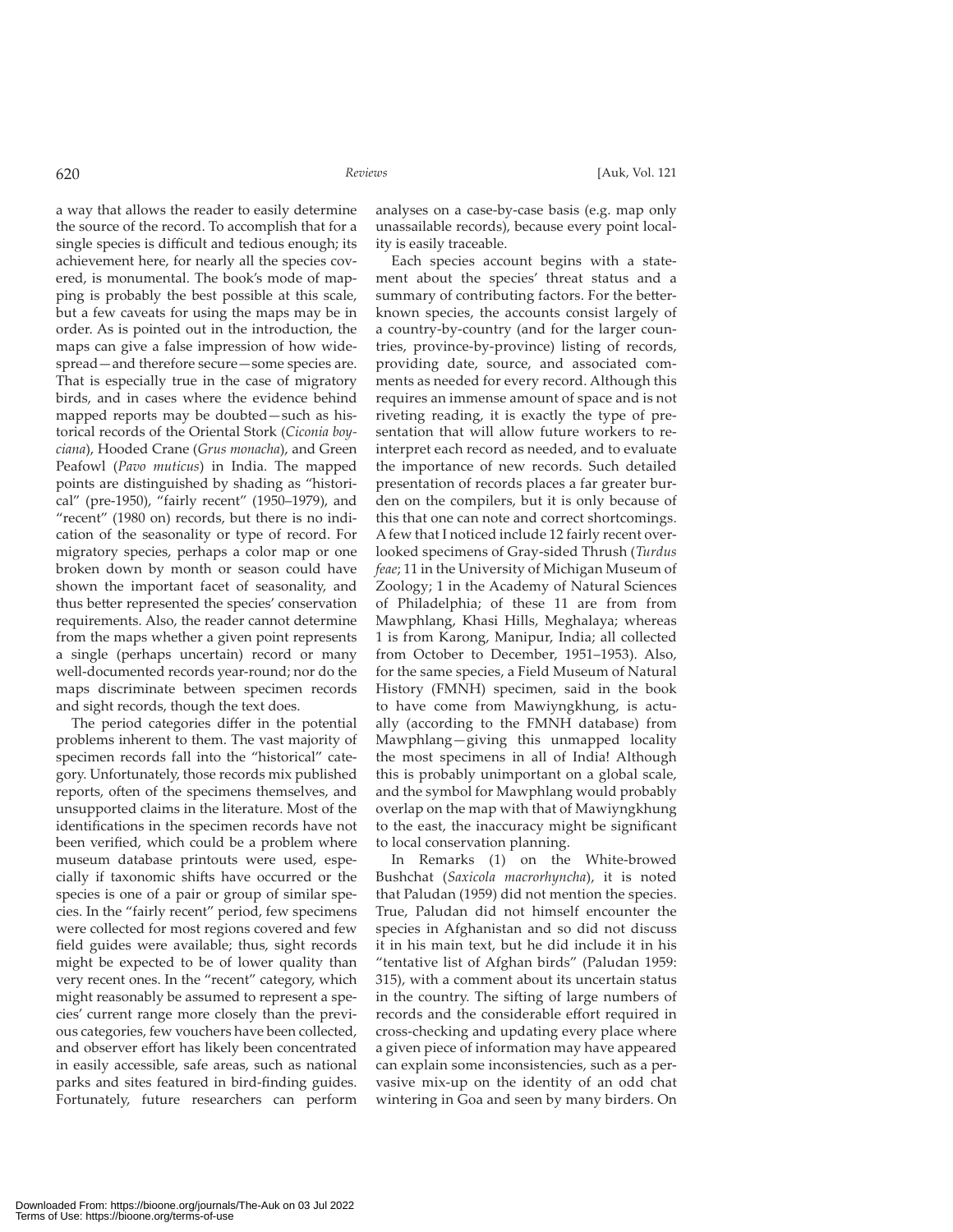pages 2045 (Distribution) and 2048 (Migration), it is tentatively assigned to *S. macrorhyncha*, but it is emphatically (and correctly) stated not to be that species on page 2046 (last paragraph of Distribution section). Under Remarks (5) on the same species, the reader might wonder why differences between female White-throated Bushchat (*S. insignis*, whose species account begins on the following page) and White-tailed Bushchat (*S. leucura*) are even mentioned, but the authors clearly intended "White-browed" here, not "White-throated" (perhaps an inadvertent advertisement for more memorable and less confusing common names in this genus).

In this era of field guides for every region of the world, some assume that misidentifications are largely a thing of the past, but parts of this book emphatically, if unintentionally, bring home the point that such is not the case. Consider the accounts for two species of adjutant storks *Leptoptilos*: the confusion in the literature both past and present is so overarching that one is left with the sense that few of the records are unassailable, which has consequences for assessment of the species' relative distributions and threat status. The confusion persists even though the birds are quite distinct morphologically; they have not been well served by field guides, which have engendered both false confidence and unnecessary uncertainty among observers. Similar confusion occurs with other large birds, such as vultures and pelicans, that are easily seen but difficult to identify, and for which the specimen record is far too sparse to provide a reliable framework. *Aquila* eagles (though represented by many more specimens) collectively form another special case of pervasive, long-term confusion in the literature, specimens, and sight records. It is unclear what can be done in a book like this but to cautiously accept most or all records, with resultant obscuring of trends.

The introduction rightly points out that the records of Richard Meinertzhagen are now known to be untrustworthy, because of his large-scale theft of specimens and replacement of original labels with new ones with fraudulent data. Meinertzhagen's records were thus largely eliminated from consideration, making this book the first to exclude them wholesale. However, an even more pervasive historical problem—that of the records from the Indian subcontinent of E. C. Stuart Baker, perhaps the most prolific author in the history of Indian

ornithology—is not mentioned in the introduction. Seemingly authoritative and often cited, Baker's many works remain influential, and references to them fill the pages of the Indian subcontinent species in this book. Baker very often provided the only information available on nesting habits and seasonality, diet, vocalizations, and other aspects of the natural history of the region's birds; yet many of his records and observations are strikingly anomalous and have never been corroborated by others. The voucher specimens of rare taxa or of birds taken on the nest to which Baker so often refers have never turned up in any collection, nor have they been independently verified, and many of Baker's records have been seriously questioned (with good reason) by a succession of careful ornithologists. The problem is briefly discussed in Remarks (2) for the Gray-crowned Prinia (*Prinia cinereocapilla*) and in relevant species accounts referred to there, but realization of the scale of the problem evidently occurred too late in the project to be dealt with effectively. Given that numerous references to Baker's work are incorporated without query or special notice, users of the book who require factual information should be prepared in all such cases to suspend belief and seek independent corroboration.

Another problem that came into sharper focus during preparation of the book was that of the source of listings of many species from Bangladesh. Most synthetic sources have long included Bangladesh in the ranges of many species, though no one seems to know on what authority. Broad statements about species ranges through Bangladesh have been repeated from source to source, and tone range maps have attempted to replicate those statements, with resultant incongruities of occurrence and seasonality. Recent efforts to relocate many species said to have occurred historically in Bangladesh have often been unsuccessful, resulting in speculative statements about possible extinctions within the country. But the fact is that very little collecting has ever been done in Bangladesh, and primary information on the distribution of its birds is extremely incomplete; in the later stages of the project, it became clear that several threatened species had long ago simply been inferred to occur in the country. *Threatened Birds of Asia* is the first reference work to fully recognize and begin to deal with this matter; a discussion is found on page 830.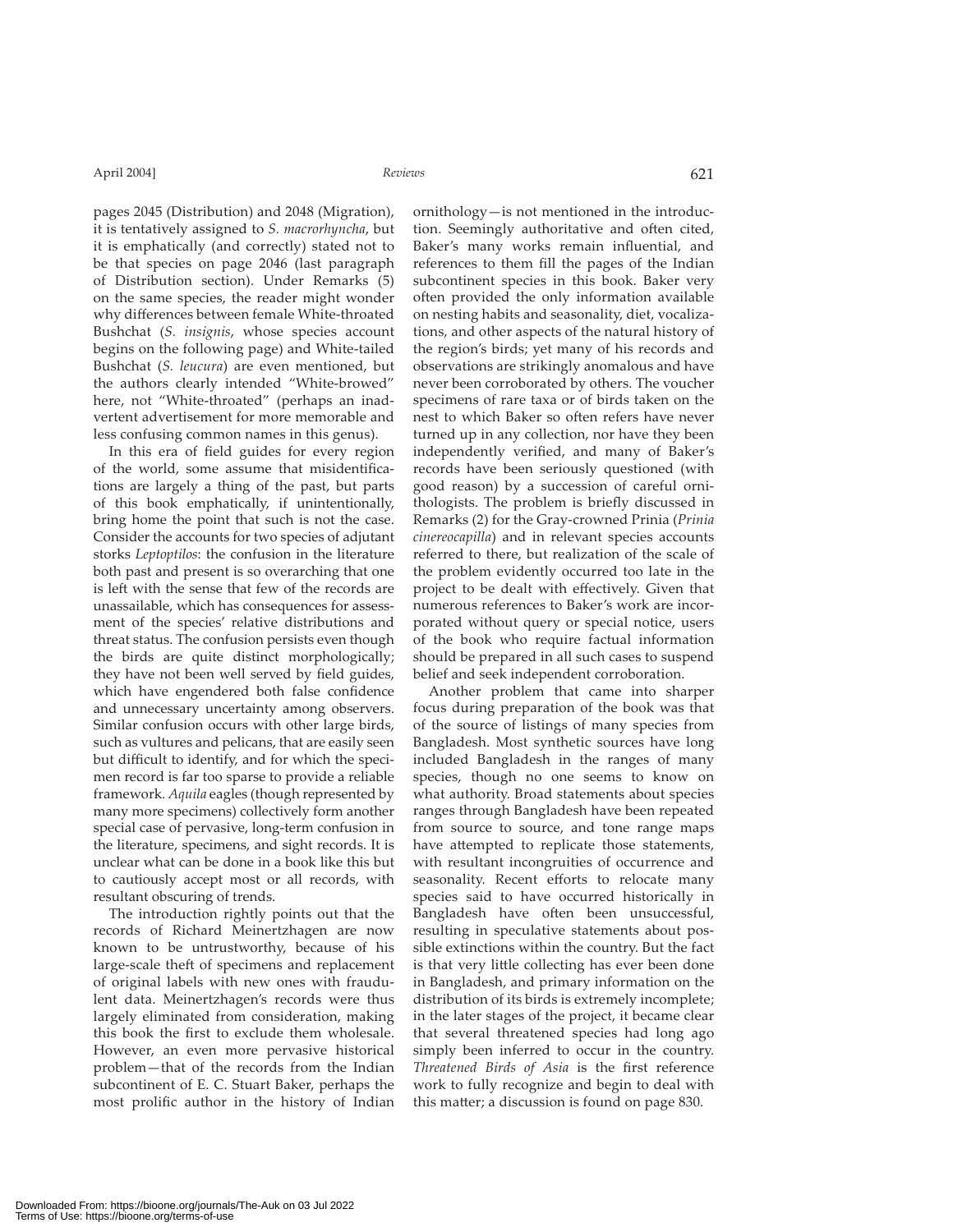Many of the species covered in this book have not previously been reviewed in any detail, and certainly nothing has appeared on the vast majority of threatened species that matches the quantity of information presented in such a convenient and transparent manner. These accounts provide the most up-to-date information available on distribution, status, ecology, feeding, and nesting—for certain species, taking up many pages, whereas for others it was evidently a struggle to find any information. The coverage is comprehensive enough that anyone requiring information on any Asian threatened species should look here first.

The book incorporates all the information contained in Collar et al.'s (1999) *Threatened Birds of the Philippines*, which was published in Manila in a small print run that rendered it generally unavailable. That source is reproduced *verbatim*, but accounts for only a small percentage of the contents of *Threatened Birds of Asia*. Thus, owners of the Philippines volume will certainly need to acquire the Asian volumes, but owners of the latter will not need to find a copy of the former.

Above and beyond the compilation of species accounts and the analysis of distributions and biology, *Threatened Birds of Asia* provides several valuable services to ornithology that will enable conservation planning. Among those services is a 267-page partial bibliography of Asian birds, comprehensive in regard to threatened species; a list of the museums checked for significant holdings of threatened Asian birds, which should account for the vast majority of specimens of those species (though many smaller museums may not be listed); and gazetteers for each country including all traced localities of threatened species, which provides the capability of evaluating and redressing errors in point localization and which should eliminate much duplication of effort.

*Threatened Birds of Asia* is well produced and attractive, though its size makes it cumbersome. The copy sent to this reviewer is missing pages 1061–1092, but I do not know how many such deficient copies were produced. Species accounts can be downloaded for free on the Internet (www.rdb.or.id), but the book (which is also available with a CD) is an excellent value for the price, and those who will use it very often will need to buy it. This is certainly

an essential reference for all ornithologists and conservationists working on Asian birds, and it will no doubt prove useful to many others as well; the gazetteers alone will make it invaluable to biologists and policy-makers working on a wide variety of organisms in Asia. All major libraries should definitely acquire this book.-Pamela C. Rasmussen, Michigan State University *Museum and Department of Zoology, West Circle Drive, East Lansing, Michigan 48824-1045, USA. E-mail: rasmus39@msu.edu*

#### Literature Cited

- Collar, N. J., N. A. D. Mallari, and B. R. TABARANZA. 1999. Threatened Birds of the Philippines. Bookmark, Manila, Philippines.
- PALUDAN, K. 1959. On the birds of Afghanistan. Videnskabelige Meddelelser fra Dansk Naturhistorisk Forening i København 122.

*The Auk* 121(2):622–623, 2004

**Nightjars and Their Allies: The Caprimulgiformes**.—David T. Holyoak, illustrated by Martin Woodcock. 2001. Oxford University Press, New York. x + 773 pp., 23 color plates, 221 text figures. ISBN 0-19-854987-3. Cloth, \$89.50. -Nightjars, goatsuckers, potoos, frogmouths, oilbirds—my spellchecker underlined every one of these words. I love these very unusual birds, and I have never met an ornithologist who did not think them fascinating. To no small degree, they are the reason I got into ornithological research. But despite their power to fascinate, the Caprimulgiformes remain among the most understudied of bird orders. Recently, Cleere (1998) and the various contributors to volume five of the *Handbook of the Birds of the World* (del Hoyo et al. 1999) provided the first treatments of the order from a worldwide perspective. However, Holyoak's new book—the seventh in Oxford's *Bird Families of the World* series—is the first comprehensive, scientifically rigorous volume devoted entirely to the world's species, their evolution, ecology, and behavior.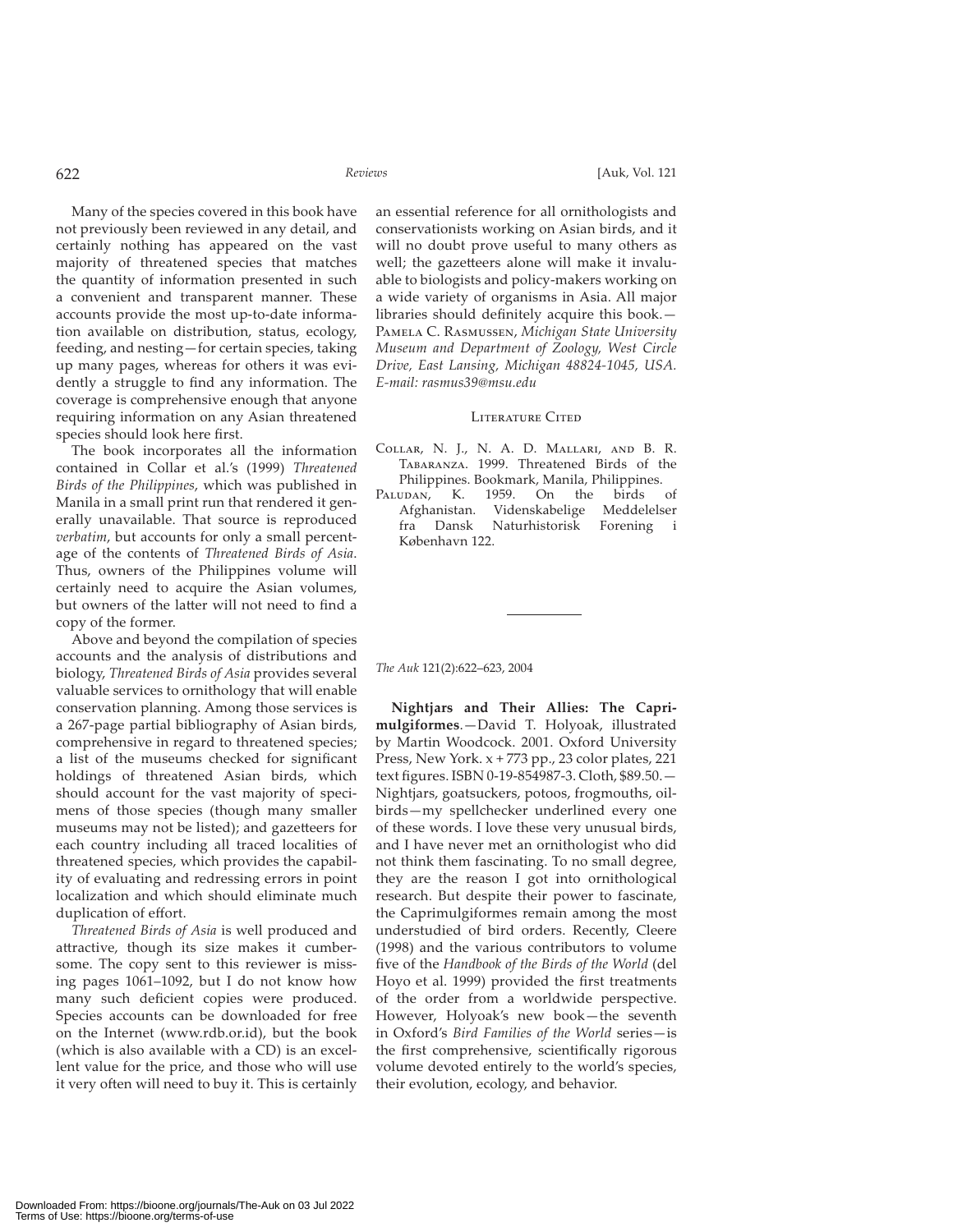There are two parts to the book. The first provides 90 pages of general information on the Caprimulgiformes: evolution, speciation, biogeography, habitats, feeding ecology, communication, molt, and breeding biology. Figures from important publications in the peer-reviewed literature are scattered throughout this section. Occasionally, the captions do not provide enough explanation about the data contained in the figures (e.g. fig.  $5.1$ ), but most of the figures are very effective. The chapter on Evolution and Classification is particularly well done. The controversy involving differences between biochemical and morphological classification schemes is dealt with head-on, including a brief explanation of DNA–DNA hybridization and other molecular techniques. A summary of data from analyses done on the Caprimulgiformes by Sibley and Ahlquist (1990) is provided, along with a summary of the important taxonomic implications of their results. Also, the worldwide perspective in this section is invaluable for anyone contemplating research on this order. For example, although many aspects of the life histories of North American *Caprimulgis* species have not been studied, those of close relatives on other continents have been; Holyoak summarizes that work, including the techniques used in collecting data.

The book's second part offers thorough accounts of 118 species; for the North American species, these come very close to the detail of the new *Birds of North America* accounts. The many tables and figures of data presented throughout this section maintain the feel of an ornithology textbook. Morphological data summaries are provided in tabular form for every species. Martin Woodcock's line drawings, especially those depicting morphological characteristics or a sequence of behaviors, are excellent. There are no photographs, which is a fundamental difference between this volume and the one by del Hoyo et al. (1999). While the latter's photographs are excellent and at times spectacular, this volume focuses much more on data instead. Range maps are nice and big and provide more detail than usual about specific sighting locations, subspecies ranges, and the like. But they are also a little more complicated than typical range maps and can be a little busy; you will have to consult the legend. Woodcock's color plates are excellent but usually only show the bird in resting position. Birds in flight are

depicted only by line drawings in the species accounts, again always in the same position to facilitate species comparisons. Various color morphs exhibited by some species are not presented.

Although it is an attractive volume, this book is first and foremost a scientific work, the definitive one on the goatsuckers of the world. It should prove an extremely valuable resource for anyone contemplating goatsucker research, but will also be of interest to birders who wish to know more about this order. The expansive, 64-page bibliography (including voice recordings) is a gold mine of information in itself. The book belongs in all university libraries and on the shelf of any professional or amateur ornithologist who is contemplating serious investigation of this wonderful group of birds.  $-$ ROBERT J. COOPER, Daniel B. Warnell School of *Forest Resources, University of Georgia, Athens, Georgia 30602, USA. E-mail: rcooper@smokey.fore stry.uga.edu*

#### Literature Cited

- CLEERE, N. 1998. Nightjars. A Guide to the Nightjars, Nighthawks, and Their Relatives. Yale University Press, New Haven, Connecticut.
- del Hoyo, J., A. Elliott, and J. Sargatal, Eds. 1999.  $\,$ Handbook of the Birds of the World, vol. 5. Barn Owls to Hummingbirds. Lynx Edicions, Barcelona, Spain.
- Sibley, C. G., and J. E. Ahlquist. 1990. Phylogeny and Classification of Birds. Yale University Press, New Haven, Connecticut.

#### *The Auk* 121(2):623–627, 2004

**Cenozoic Birds of the World, Part 1: Europe**.—Jirí Mlíkovsky. 2002. Ninox Press, Prague, 406 pp., ISBN 80-901105-3-8.—This book is a catalogue of the Tertiary birds of Europe; according to the title, it will be followed by other volumes to cover the avifauna of the world. Thus, Jirí Mlíkovsky has undertaken a gigantic task. Previous catalogues included a list of the extinct or recent species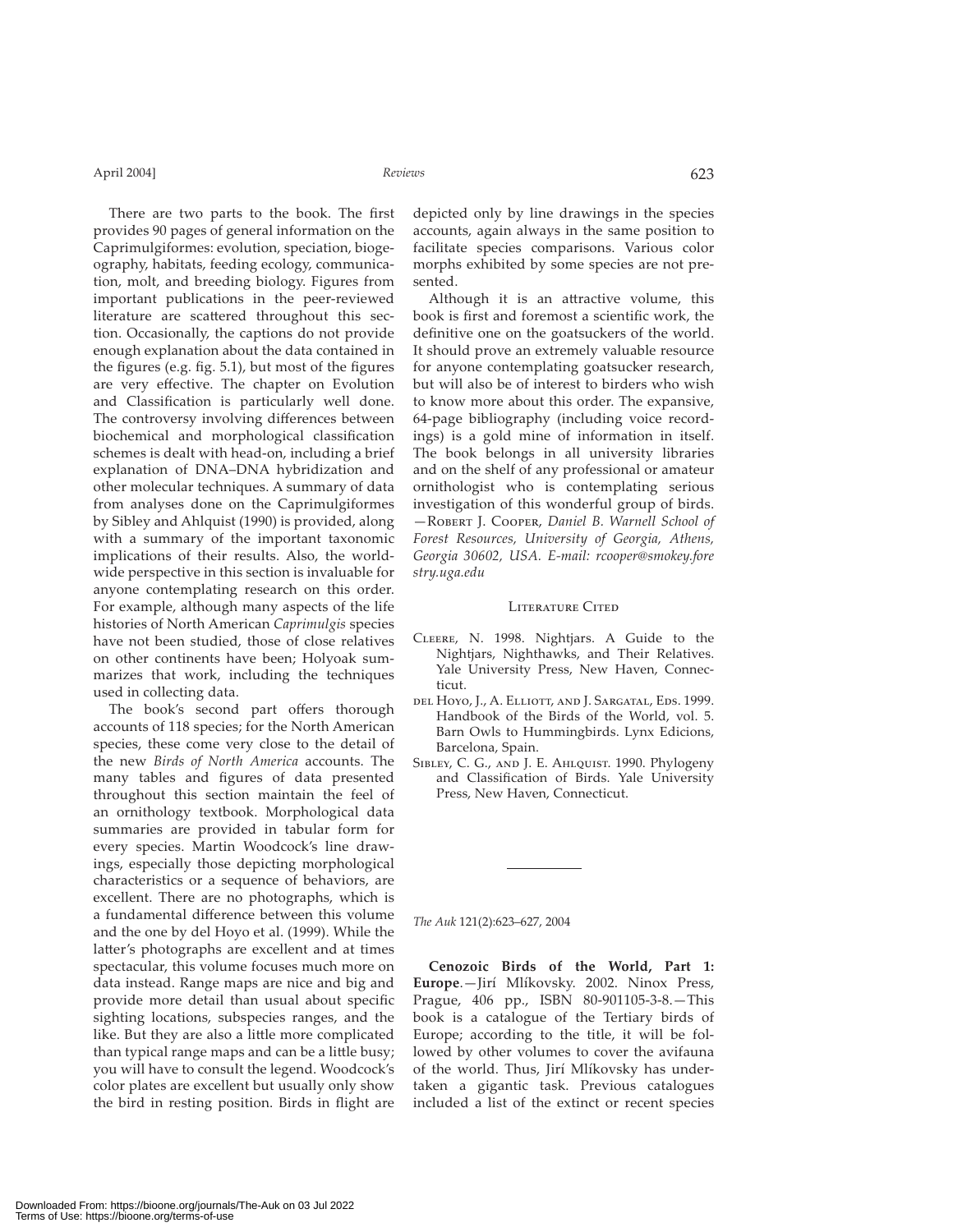recorded as fossils, with their age and typelocality, but Mlíkovsky includes all the localities where a given species has been reported, with references, catalogue numbers, specimen repositories, and so on.

In previous catalogues, few systematic determinations were modified by the authors; Mlíkovsky, however, completely overturns many previous identifications. Attribution of a fossil to a given systematic entity is partly a matter of personal interpretation and subjectivity (and anybody can commit errors), but one has the impression that the guiding principle of Mlíkovsky's work is that everybody before him has been wrong. The result is that this book contradicts practically all that has been written on the Tertiary birds of Europe, which will have serious repercussions for avian paleontology.

The systematics used in the book is a modified version of the one Mlíkovsky presented at the 18th International Ornithological Congress in Moscow in 1982. The system was founded on "a large amount of data...evaluated by means of new methods of biological systematics [developed by Mlíkovsky], which have been based especially on new achievements in mathematical logics" (Mlíkovsky 1985). This classification included four subclasses, the Archaeopterygidae (for the Jurassic radiation), the Hesperornithidae (for the Cretaceous radiation), the Passerida (for the first branch of the Cenozoic radiation), and the Ciconiida (for the second branch of the Cenozoic radiation). To give just one example of this strange classification, the Apterygiformes include, distributed among four suborders, the Procellariidae, Diomedeidae, Hydrobatidae, Pelecanoididae, Spheniscidae, Dinornithidae, Anomalopterygidae, Apterygidae, Tinamidae, Podicipedidae, Dromadidae, and Chionididae. Sibley and Ahlquist (1990: 240), in their chronological survey of classification, dismissed Mlíkovsky's scheme with a simple, "No comment."

Although based on previous ones, the new systematics used here includes numerous modifications, without explanations. In the Charadriiformes, for example, are found the Jacanidae and Rostratulidae (previously Anseriformes), the Scolopacidae (previously Plataleiformes), the Glareolidae, Pterocletidae, Charadriidae, Laridae (previously Ciconiiformes), and the Alcidae (previously Alciformes).

The classification within superorders is also very anomalous. For example, the Piciformes are in the superorder Ciconii, whereas the Passeriformes are in the superorder Passeri; likewise, the Anseriformes are in the Ciconii, whereas the Galliformes are in the Passeri. The Bucerotiformes, which include three recent families and one extinct family, are placed in the Gavii. This new classification is said to be founded on many different kinds of data-morphological and molecular on the one hand, behavioral and ecological on the other. "This arrangement is supported by an enormous amount of further data, which will be presented elsewhere" (J. Mlíkovsky unpubl. data). But nothing is given here to explain or justify the author's patently bizarre classification.

I have noticed in the past that Mlíkovsky has difficulty in recognizing similarities between the different shapes of bird bones, and consequently, when identifying fossil birds, he often makes errors. For example, in 1999 he described what he believed to be a Miocene jacana, from Czechia, as *Nupharanassa bohemica*, but this turned out to be a roller-like bird, belonging to the extinct genus *Geranopterus* (Mlíkovsky 1999, Mourer-Chauviré 1999, Mayr and Mourer-Chauviré 2000). The tarsometatarsus in the Jacanidae is very characteristic in the very wide distal foramen. In addition, the internal and external trochleae are much shorter than the middle trochlea, and the three trochleae are arranged on a strongly curved line. The supposed Czech jacana was different from the recent Jacanidae in all three of the characters. Mlíkovsky is in complete disagreement with the attribution of this fossil to the rollers. He writes: "No points were presented for its exclusion from the Jacanidae" (p. 126), though the three points mentioned above were indeed presented. I have the impression that, when Mlíkovsky looks at a bone, his perception of it is totally different from that of anyone else.

Early Tertiary birds show an extraordinary diversity and sometimes present mosaics of characters that can be extremely different from the combinations found in recent families. In some instances, it is possible to show that fossils that retain certain primitive characters are on a phylogenetic line leading to a recent family. Previous researchers have sometimes created extinct orders, or more often extinct families, for those forms; but Mlíkovsky does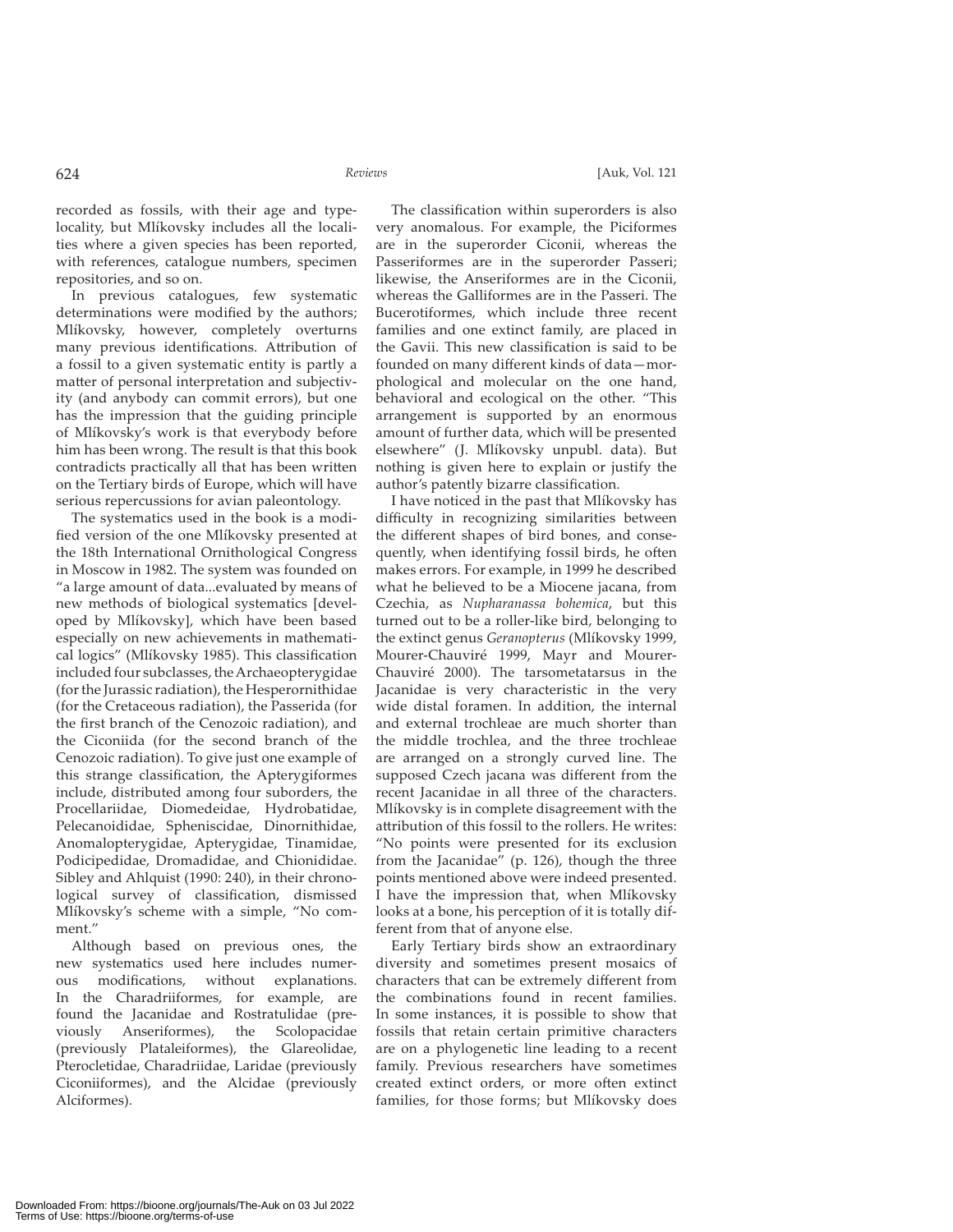not admit the validity of those taxa and places the extinct orders and the near totality of the extinct families either in synonymy with recent ones, or in the *Aves incertae sedis*, which has the effect of obscuring a large amount of information on the diversity and early evolution of Paleogene birds. In other cases, those families are wrongly placed in orders to which they are unrelated. For example, the Lithornithiformes (p. 58) are placed in the Tinamiformes, although they are morphologically very different; the Messelornithidae (p. 87) are placed in the Ciconiiformes, and come between the Pelecanidae and the Gruidae, although they are related to the Eurypygidae; the Gastornithidae  $(p. 94)$  are placed within the Ciconiiformes, after the Threskiornithidae, although their affinities are with the Anseriformes.

All the small zygodactyl or semizygodactyl forms, generally from Eocene deposits, are jumbled together in the family Zygodactylidae (p. 141). Those forms had been assigned to the families Primoscenidae, Sandcoleidae, Quercypsittidae, Miopiconidae, and Pseudasturidae. Some of the fossils were described from complete skeletons (e.g. Middle Eocene of Messel, Germany) or from associated elements (e.g. Early Eocene of Walton-on-the-Naze, England). The affinities of the forms had been carefully studied by their describers, taking into account not only the tarsometatarsus but also the other elements of the skeleton, and it was clear that all the forms could not belong to a single family. Mlíkovsky also includes, in this grab-bag family, genera that had been described as Coliiformes (*Primocolius*,  $M a s$ illacolius, Selmes), Psittaciformes (Psittacopes), and Falconiformes (*Messelastur*).

Arbitrary attributions or synonymizations also occur at the generic level. Here is just one example. The genus *Elaphrocnemus* (Cariamae, Idiornithidae), very abundant in the Phosphorites du Quercy, is synonymized (p. 179) with the genus *Talantatos* Reichenbach, 1852, from the Late Eocene of the Paris Basin. This generic name has never been used in any scientific work until Mlíkovsky (1995) rescued it from the oblivion into which it had sunk after 1852. The holotype of *Talantatos fossilis* is a femur, partially embedded in stone, with the head missing, and the distal part made up of a large number of small pieces stuck back together. However, the morphological characteristics that are still observable are quite different from those

of *Elaphrocnemus*; consequently, this destabilizing synonymization is unjustified.

Another remarkable case is Mlíkovsky's placement of the genus *Diatropornis* (Eocene or Oligocene of Quercy) in *Aves incertae sedis* (p. 270), which would negate the presence of Cathartidae in the Early Tertiary of the Old World. Although the systematic position of *Diatropornis* was at first considered uncertain, Brodkorb (1964) recognized that it was a cathartid, and this assignment has been supported by all subsequent avian palaeontologists, including Mlíkovsky himself (1996:804). His arguments against *Diatropornis* being a cathartid are either weak or totally unfounded, and do not address the shape of the hypotarsus, which is absolutely characteristic of the Cathartidae. The occurrence of Cathartidae in Europe is further confirmed by the presence of another genus, *Parasarcoramphus* (Mourer-Chauviré 2002).

A large number of Late Paleogene and Early Neogene birds are assigned by Mlíkovsky to modern genera. For example in his Eocene, Oligocene, and Miocene "Phasianidae," Mlíkovsky retains only the genera *Paraortyx*, *Pirortyx*, and *Miogallus*; all other fossil genera are synonymized with the recent genera *Coturnix*, *Alectoris*, and *Pavo* (pp. 152–155). Concerning the genera *Palaeortyx*, *Palaeoperdix*, *Schaubortyx*, and *Taoperdix*, he says that it is not possible to distinguish them morphologically from the recent genus *Coturnix*. Therefore, he places all the small forms in the species *Coturnix gallica*, all the medium-sized forms in the species *Coturnix longipes*, and all the Plio-Pleistocene forms in the recent species *Coturnix coturnix*. However, U. Göhlich has revised all these forms and shown that the genera *Palaeortyx* and *Palaeoperdix* are very distinct from each other and from *Coturnix*. In the recent genus *Alectoris*, Mlíkovsky places (pp. 157) two recent genera, *Tetraogallus* and *Ammoperdix*, the extinct genera *Palaeocryptonyx*, *Pliogallus*, *Plioperdix*, and *Chauvireria*, some of the species described in the genus *Palaeoperdix*, and many fossil species of the recent genus *Francolinus*. I have before me the type-material of *Palaeocryptonyx* and a sample of *Chauvireria* and can assert that these two genera are different from each other, and different from *Alectoris*.

Then, Mlíkovsky assigns a great number of Late Neogene birds to modern species. For example, among the grouse, he puts all the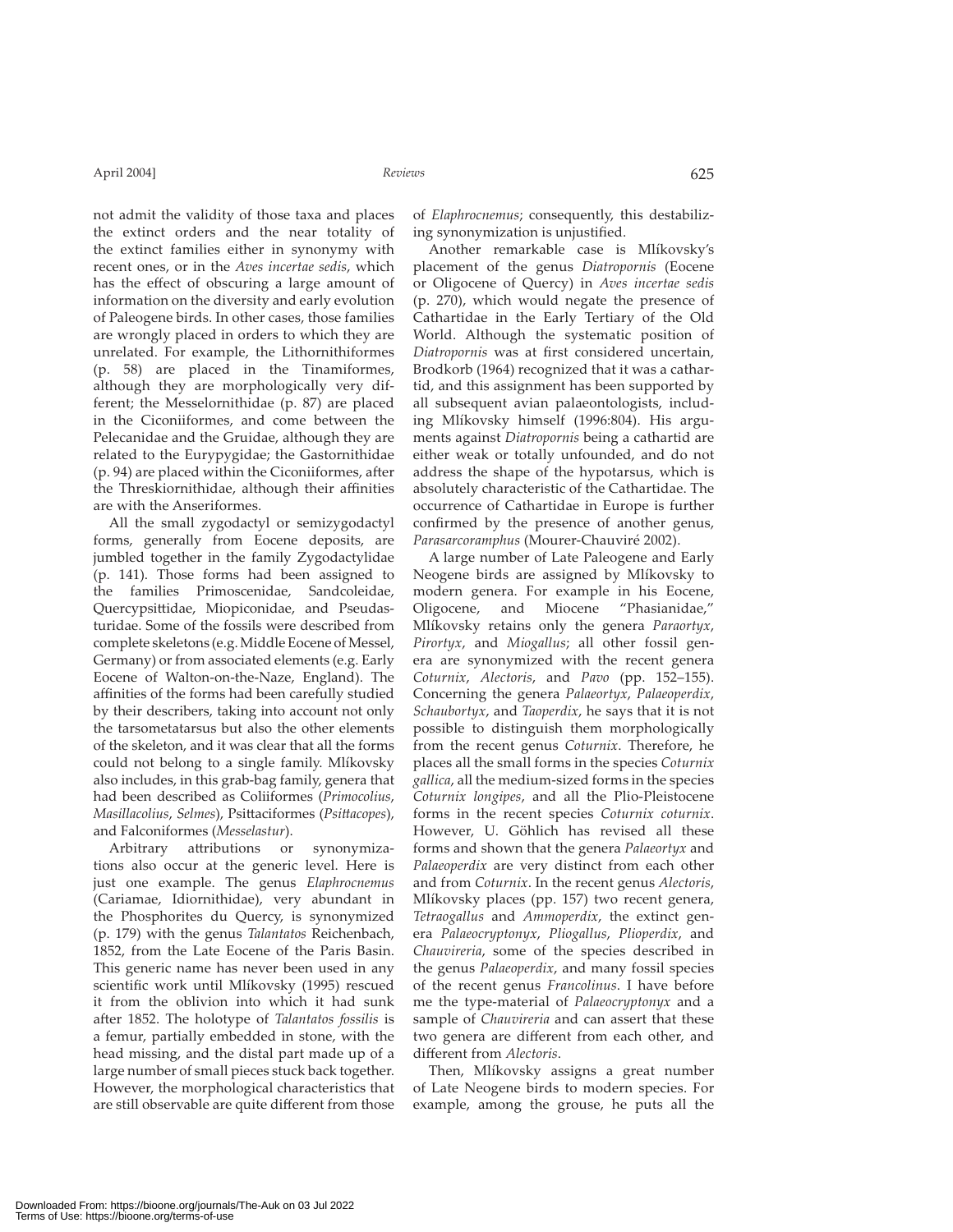species (*Tetrao praeurogallus, T. conjugens*, *T. macropus*, *T. rhodopensis*, *T. partium*, *Bonasa praebonasia*, *Lagopus balcanicus*, *L. atavus*) described from the Early Pliocene (MN 14) to the Early Middle Pleistocene (MNQ 22) in the recent species *Tetrao urogallus*, *T. tetrix*, *B. bonasia*, and *L. lagopus* (pp. 166). Yet it has previously been demonstrated that each of those taxa is characterized by dimensions or proportions that are different from those of recent forms. By synonymizing all of the fossil taxa, Mlíkovsky suppresses all the information about the phylogenetic lineages that have led to the existing taxa.

From page 227 on, Passeriformes attributed by previous authors to recent species, or to recent genera but with indeterminate species, such as *Erithacus* spp., *Luscinia* spp., *Oenanthe* spp., *Turdus* spp., are considered by Mlíkovsky to be validly identified, and all the extinct species of Passeriformes are either synonymized with recent species or placed in a Family *incertae sedis*. In the family Corvidae, only one extinct species is retained—*Miocorvus larteti*, from the Middle Miocene—but even then Mlíkovsky says that "the taxonomic position of this species requires re-examination" (pp. 231). For all the large Plio-Pleistocene corvids, Mlíkovsky has tried to force the complex and multitudinous reality of the fossil into three mental categories corresponding to three recent species. Thus, he synonymizes *Corvus fossilis*, *C. pliocaenus janossyi*, and *C. antecorax* with *C. corax*; *C. plio*caenus, C. praecorax, C. betfianus, and C. simio*nescui* with *C. corone*; and *Pica pica major* (in part) and *C. moravicus* (described by Mlíkovsky himself) with *C. monedula*, while *C. hungaricus* is placed in the *Aves incertae sedis*. However, it is impossible to place in synonymy all those species, which have different sizes and display different proportions. By doing this, Mlíkovsky obfuscates the evolutionary sequences in the fossil record. Among the noncorvids there is a single exception, *Loxia patevi* Boev 1999, that is considered to be a valid extinct species of small passerine rather than Family *incertae sedis* (pp. 246). The other species described by Boev—*Coccothraustes balcanicus*, *C. simeonovi*, and *Regulus balcanicus*—have not benefited from the same leniency.

When several species, contemporaneous or spread out in time, are distinguished only by size, Mlíkovsky synonymizes them, even though one species may replace another biostratigraphically. When two species have a size difference on the order of 10%, he puts them into the same size class (pp. 90), but sometimes the size differences are much larger. For example, among the different species of the genus *Idiornis*, Mlíkovsky synonymizes *I. gallicus*, *I. cursor*, and *I. gaillardi* (pp. 180). Yet *I. gallicus* is on average 15% larger than *I. cursor*, and 80% larger than *I. gaillardi*. In *I. gallicus*, the total length of the tarsometatarsus is 108 mm, whereas in *I. gaillardi* the total length is 51 mm (Mourer-Chauviré 1983). On the other hand, in the genus *Laricola*, which Mlíkovsky created for the species *Larus elegans* Milne-Edwards and *Larus totanoides* Milne-Edwards, the two species are conserved (pp. 136), though *Larus totanoides* is only 5.6% larger than *Larus elegans*.

Although Mlíkovsky's action in this work was directed toward greatly reducing the number of taxa, at the same time he has created taxa that are unfounded. For example, the genus *Anatalavis* was created for a humerus from the Cretaceous or Paleocene of New Jersey, with the type-species *Anatalavis rex*. Olson (1999) described another species, *A. oxfordi*, from the Early Eocene of England, and indicated that the humerus of *A. oxfordi* "is similar in proportions and has the same distinctive curvature and robustness as that of *A. rex*…which it matches in all details except size." Olson further specified, in a figure caption, that the slight differences between the photographs of the two humeri of *A. oxfordi* and A. rex "are mainly due to slightly different rotations of the specimens." In spite of these indications, Mlíkovsky (pp. 107) uses those differences to establish a new genus*, Nettapterornis*.

In conclusion, this book is very dangerous. It has the appearance of a scholarly work, because of all the information given. Young avian palaeontologists taking their first steps in the discipline and neo-ornithologists interested in the evolution of birds will be tempted to consult it, but they will not be able to tell whether attribution of a fossil taxon to a given family or order comes from a general consensus, admitted by the international community, or from a purely arbitrary decision of the author.

This review gives a certain number of examples of disputable systematic positions and erroneous or arbitrary synonymizations, but it is by no means exhaustive, and I did not attempt to check everything written in this book. I hope,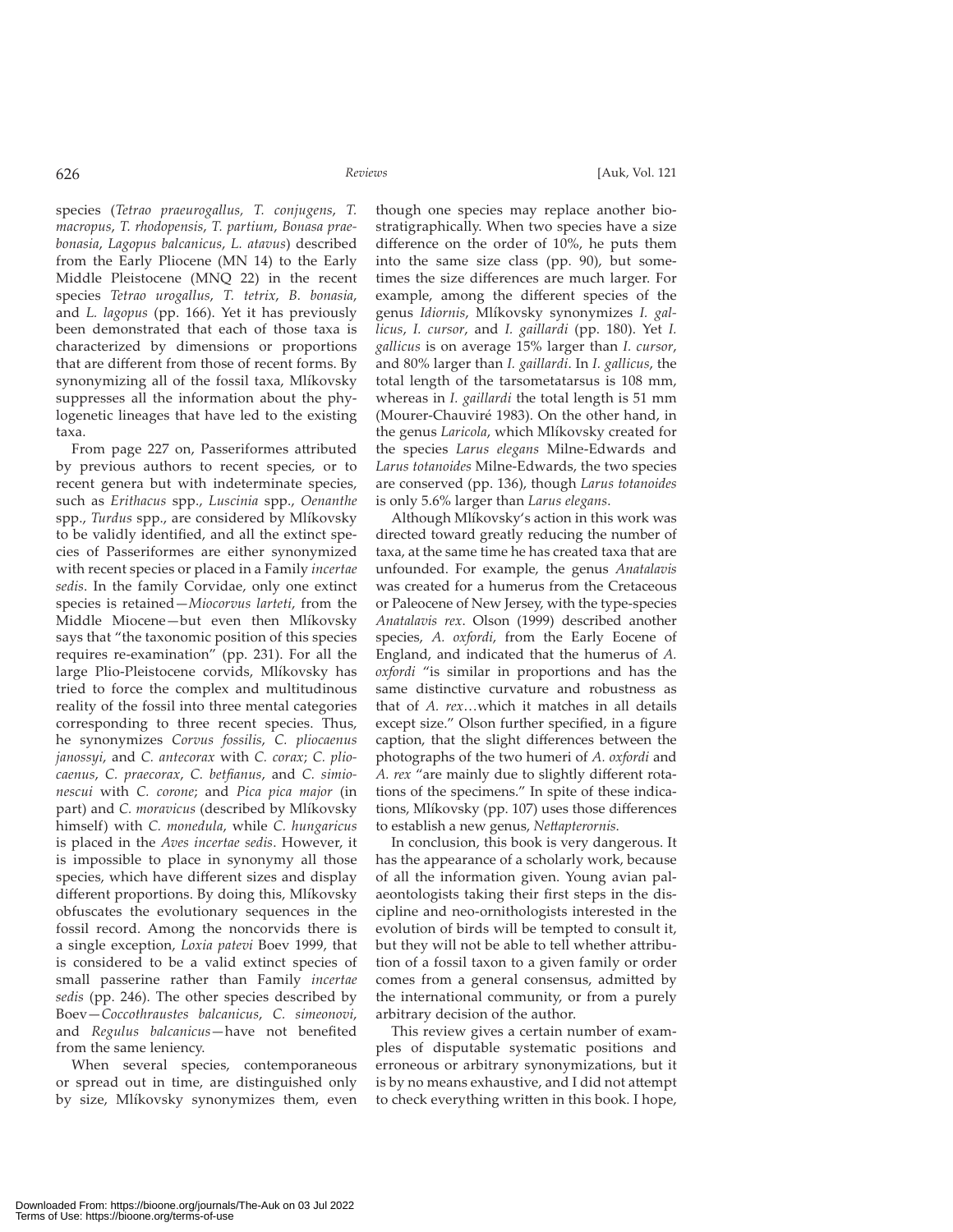however, that my critique will convince readers to be very cautious when using it.—Céc $\epsilon$ u. Mourer-Chauviré*, Unité Mixte de Recherche Paléoenvironnements et Paléobiosphère, Université Claude Bernard, Lyon 1, 27–43 Boulevard du 11 Novembre, 69622 Villeurbanne Cedex, France. Email: cecile.mourer@univ-lyon1.fr*

#### Literature Cited

- BRODKORB, P. 1964. Catalogue of fossil birds: Part 2 (Anseriformes through Galliformes). Bulletin of the Florida State Museum, Biological Sciences 8: 195–335.
- Mayr, G., and C. Mourer-Chauviré. 2000. Rollers (Aves: Coraciiformes s. s.) from the Middle Eocene of Messel (Germany) and the Upper Eocene of the Quercy (France). Journal of Vertebrate Paleontology 20:533–546.
- MLíkovsky, J. 1985. Towards a new classification of birds. Pages 1145–1146 *in* Proceedings XVIII International Ornithological Congress (V. D. Ilyichev and V. M. Gavrilov, Eds.). Nauka Publishers, Moscow.
- M , J. 1995. Nomenclatural and taxonomic status of fossil birds described by H. G. L. Reichenbach in 1852. Courier Forschungsinstitut Senckenberg 181:311–316.
- MLíkovsky, J. 1996. Tertiary avian faunas of Europe. Pages 777–818 *in* Tertiary Avian Localities of Europe (J. Mlíkovsky, Ed.). Acta Universitatis Carolinae, no. 39.
- MLíкovsкy, J. 1999. A new jacana (Aves: Jacanidae) from the Early Miocene of the Czech Republic. Comptes Rendus de l'Académie des Sciences de Paris, II a, 328:121–123.
- Mourer-Chauviré, C. 1983. Les Gruiformes (Aves) des Phosphorites du Quercy (France). 1. Sousordre Cariamae (Cariamidae et Phorusrhacidae). Systématique et Biostratigraphie. Palaeovertebrata 13:83–143.
- Mourer-Chauviré, C. 1999. Position systématique de *Nupharanassa bohemica* Mlíkovsky, 1999. Comptes Rendus de l'Académie des Sciences de Paris, II a, 329:149–152.
- Mourer-Chauviré, C. 2002. Revision of the Cathartidae (Aves; Ciconiiformes) from the Middle Eocene to the Upper Oligocene Phosphorites du Quercy, France. Pages 97–111 *in* Proceedings of the 5th Symposium of the Society of Avian Paleontology and Evolution (Z. Zhou and F. Zhang, Eds.). Science Press, Beijing.
- O , S. L. 1999. The Anseriform relationships of *Anatalavis* Olson and Parris (Anseranatidae), with a new species from the Lower Eocene London Clay. Smithsonian Contributions to Paleobiology 89:231–243.

Sibley, C. G., and J. E. Ahlquist. 1990. Phylogeny and Classification of Birds: A Study in Molecular Evolution. Yale University Press, New Haven, Connecticut.

*The Auk* 121(2):627–628, 2004

**Seabird Bycatch: Trends, Roadblocks, and Solutions**.—Edwin F. Melvin and Julia Parrish, Eds. 2001. University of Alaska Sea Grant AK-SG-01-01, Fairbanks, Alaska. vii + 206 pp., ISBN 1-56612-066-7. Cloth, \$20.00.—Mortality of seabirds resulting from bycatch in various types of fishing gear is an important global concern of ornithologists, fishers, oceanographers, conservationists, and managers. From presentations at a Pacific Seabird Group Symposium and an additional paper, the editors have drawn together important information about the issue in nine peer-reviewed articles, seven abstracts, and an opening symposium synthesis. The editors and many of the contributors have previously made comprehensive contributions to bycatch research and problem resolution.

In their synthesis, the editors emphasize the importance of educating fishers and fishery managers about effects of bycatch that are neither obvious nor intuitive. For instance, observations of seemingly few caught birds must be reconciled with the potential population consequences of those mortalities for seabird populations. The editors emphasize the importance of working partnerships with fishery interest groups and of incorporation fishers' knowledge in problem-solving exercises. Solutions need to be aimed at significantly reducing bycatch without significantly reducing target catch. In this regard, fishers prefer modification of equipment and operational procedures to spatial and temporal restrictions that are more likely to reduce profits. However, it is clear that strong seasonal and area effects are pervasive aspects of seabird × fishery interactions and need to be considered in comprehensive solutions. From a larger ecosystem perspective, attention must also be focused on the bycatch of marine turtles, mammals, sharks, and other fishes.